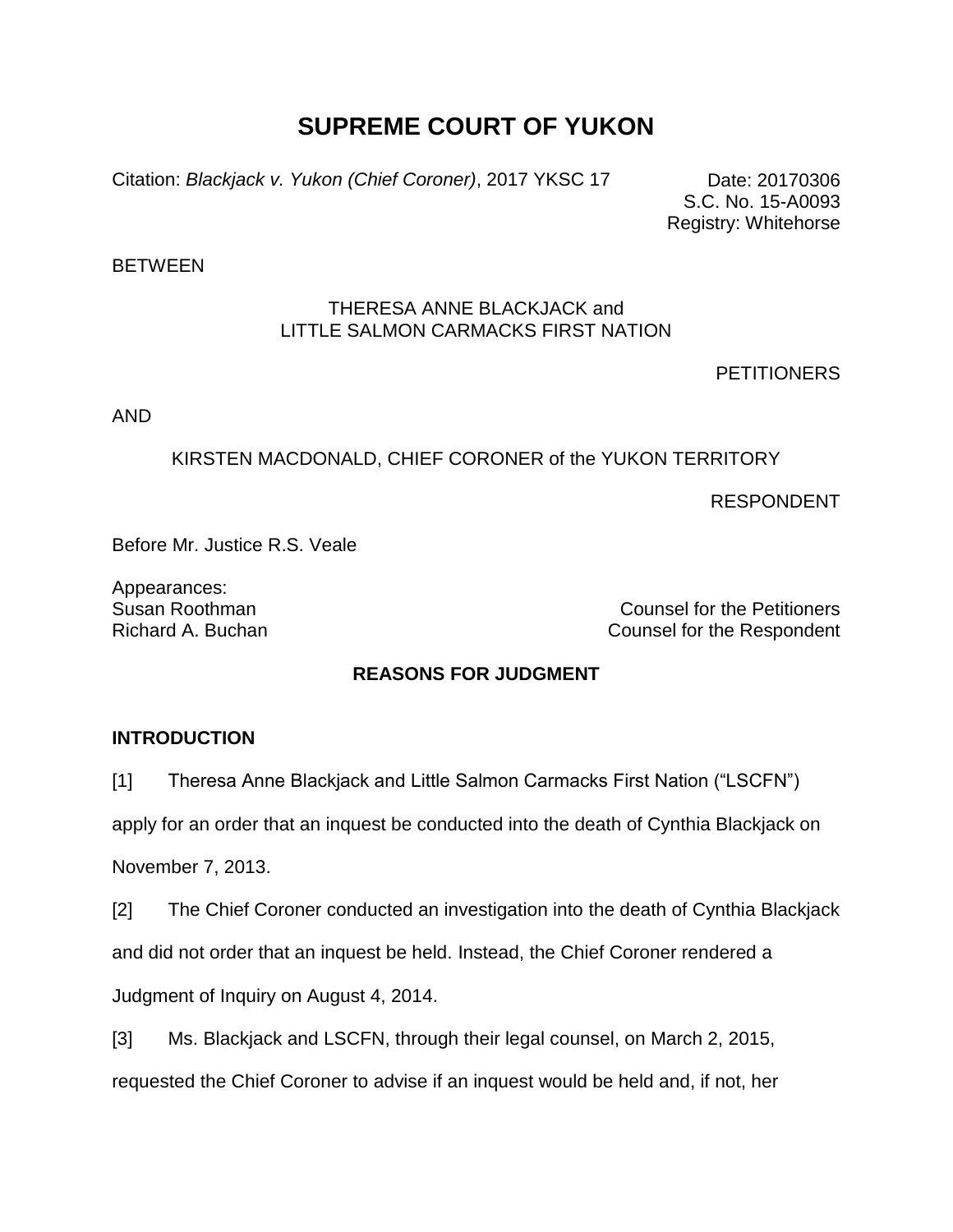reasons for not proceeding to an inquest. LSCFN alleges that systemic health care failures for members of the First Nation should be investigated in a public way.

[4] By letter dated June 5, 2015, the Chief Coroner advised the First Nation that an inquest was not necessary, and in accordance with s. 8(1) of the *Coroners Act*, R.S.Y. 2002, c. 44, (amended by S.Y. 2016, c. 5, s. 13) (the "*Coroners Act"), "*was not and will not be ordered".

[5] Section 10 of the *Coroners Act,* however, provides that a judge can direct an inquest be held. Although this matter was initially brought into court as a judicial review of the Chief Coroner's decision, the Petition was amended in November 2016 to seek direction about whether the Court has jurisdiction to direct an inquest at this point in time, regardless of the Chief Coroner's concluded inquiry. The determination under s. 10 of the *Coroners Act* is whether the circumstances of this death "make the holding of an inquest advisable".

[6] Counsel for the Chief Coroner conceded that it would be an appropriate order following judicial review to require that the investigation of the Chief Coroner be reopened to investigate the allegations of systemic failure of the Carmacks health care service to the members of the First Nation, but maintains that an inquest is not necessary. Counsel for the LSCFN and Ms. Blackjack submitted that a full inquest should be ordered to ensure that there is a public airing of the circumstances of Ms. Blackjack's death so that recommendations can be made to diminish the likelihood of a reoccurrence.

#### **BACKGROUND**

[7] The circumstances of Ms. Blackjack's death are set out in my earlier decision about standing, cited at 2016 YKSC 53.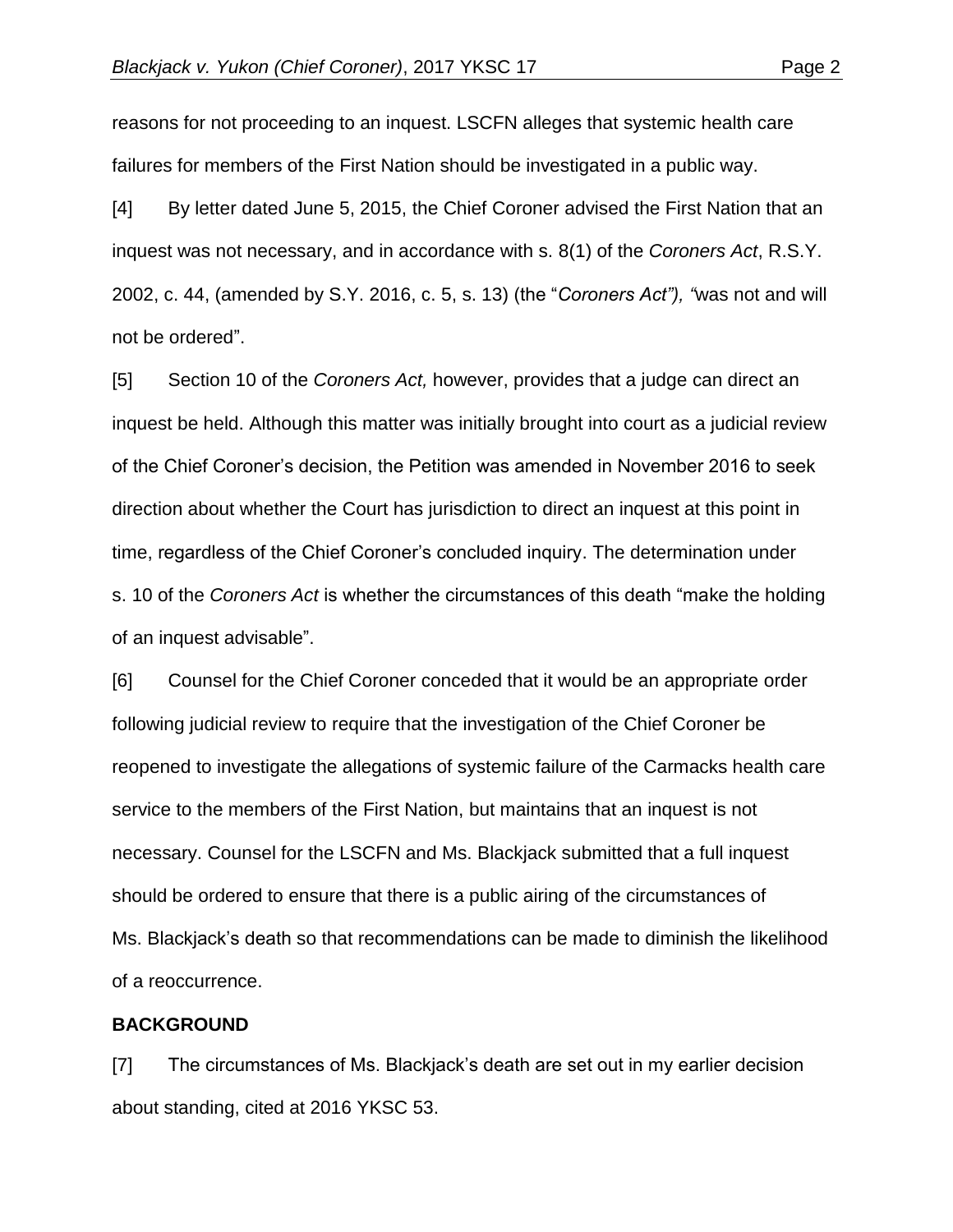[8] Cynthia Roxanne Blackjack died on November 7, 2013, at the age of 29. Her death occurred at the end of a four-day period during which she called or attended the Carmacks Health Centre complaining about toothache, abdominal pain and vomiting. She was tentatively diagnosed with alcohol-induced gastritis and treated accordingly. Although she was urged to make her own way to the Whitehorse General Hospital on November 6, she did not make that trip. On the morning of November 7, she was brought to the Carmacks Health Centre in an agitated and disoriented state and a decision was made at 11:15 a.m. to medevac her to Whitehorse. Treatment from that point was fraught with delay, due to the medevac team inadvertently bringing the wrong tubing for a blood transfusion and a failure of the ventilator equipment at the health centre. Ultimately, Ms. Blackjack was moved onto the medevac aircraft around 5 p.m., but she became bradycardic and her vital signs were lost when the aircraft was about ten minutes outside of Whitehorse. She was pronounced dead just before 6 p.m. on November 7.

[9] Upon being notified of Ms. Blackjack's death, the Chief Coroner commenced an investigation. In addition to an autopsy report, she arranged for Ms. Blackjack's mouth and teeth to be examined by a forensic dentist, she seized and tested ante-mortem blood taken from Ms. Blackjack at the Carmacks Health Centre, and she conducted interviews with people who had seen Ms. Blackjack in the days leading up to her death. The Chief Coroner's file relating to Ms. Blackjack was then referred to an expert panel of multi-disciplinary medical professionals in Ontario via the Office of the Chief Coroner in that jurisdiction. Ultimately, the Chief Coroner concluded the case with a five-page Judgment of Inquiry, dated August 4, 2014, that classified Ms. Blackjack's death as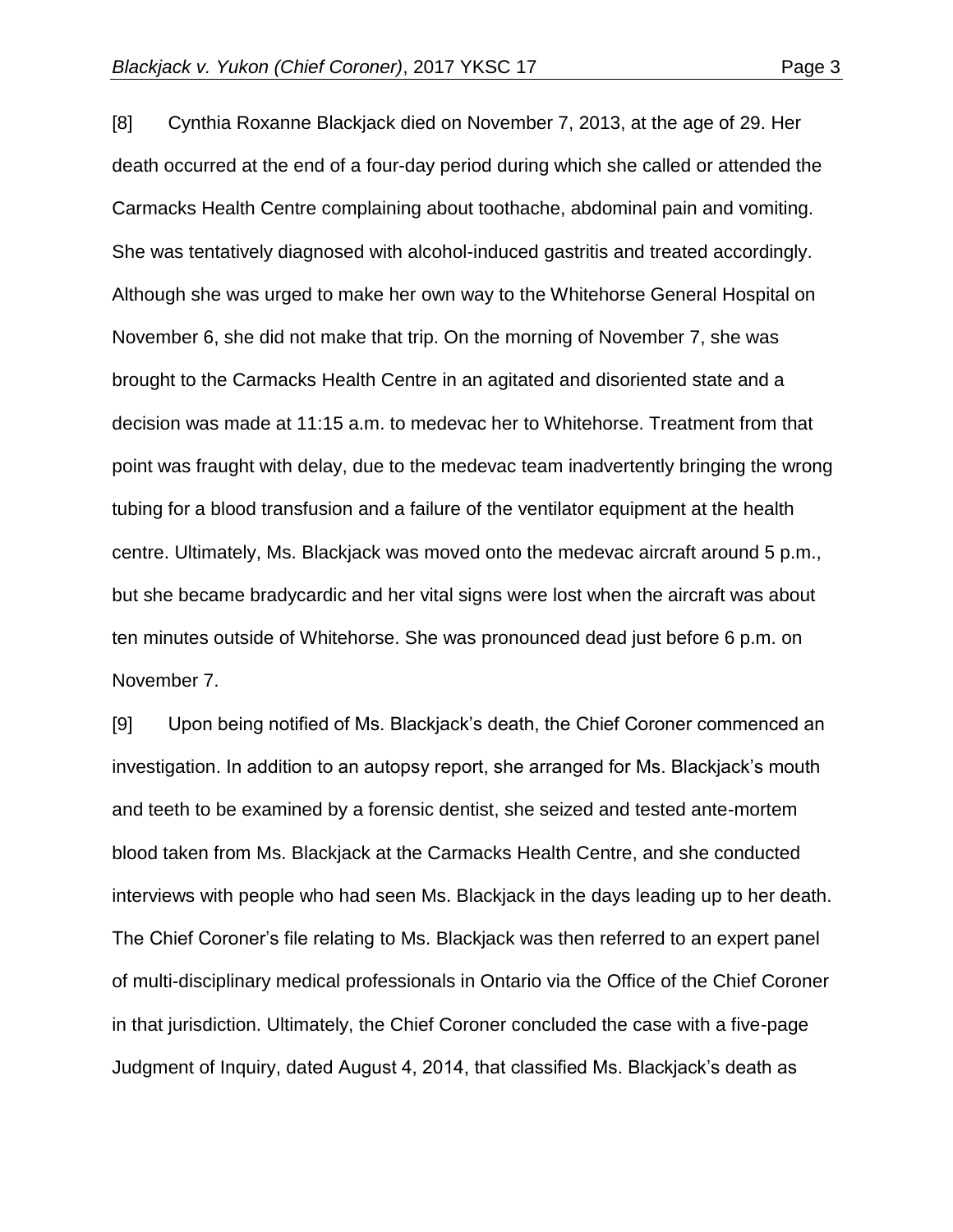Natural and as a result of "Multi-Organ Failure due to Hyperacute Liver Failure of Unknown Cause". The Chief Coroner made eight recommendations directed towards the Health and Social Services and Community Services Departments of Yukon Government that were similar to the recommendations of the report of the Ontario Patient Safety Review Committee ("PSRC").

#### **CHIEF CORONER'S JUDGMENT OF INQUIRY**

[10] The Chief Coroner confirmed in her investigation that Ms. Blackjack presented to the Carmacks Health Centre on November 6, 2013, with a tentative diagnosis of alcohol-induced gastritis. She denied drug use but admitted "heavy alcohol consumption". The Chief Coroner found that medical staff had tried to arrange a ride for Ms. Blackjack to the Whitehorse General Hospital but failed to do so. Ms. Blackjack was discharged from the Health Centre at 11:50 p.m. on November 6, 2013, with instructions to return to the Health Centre before 4:30 p.m. the following day if she was unable to get a ride to Whitehorse. Ms. Blackjack was well known to the medical staff in Carmacks.

[11] The Coroner then reported, with no specific details about timing, that on November 7, 2013, a family member called to say Ms. Blackjack was disoriented and yelling out in pain. As a result, she was transported to the Health Centre and assessed again. A mouth exam revealed black stubs for teeth.

[12] At 11:15 a.m. on November 7, 2013, the decision was made to medevac Ms. Blackjack to the Whitehorse General Hospital.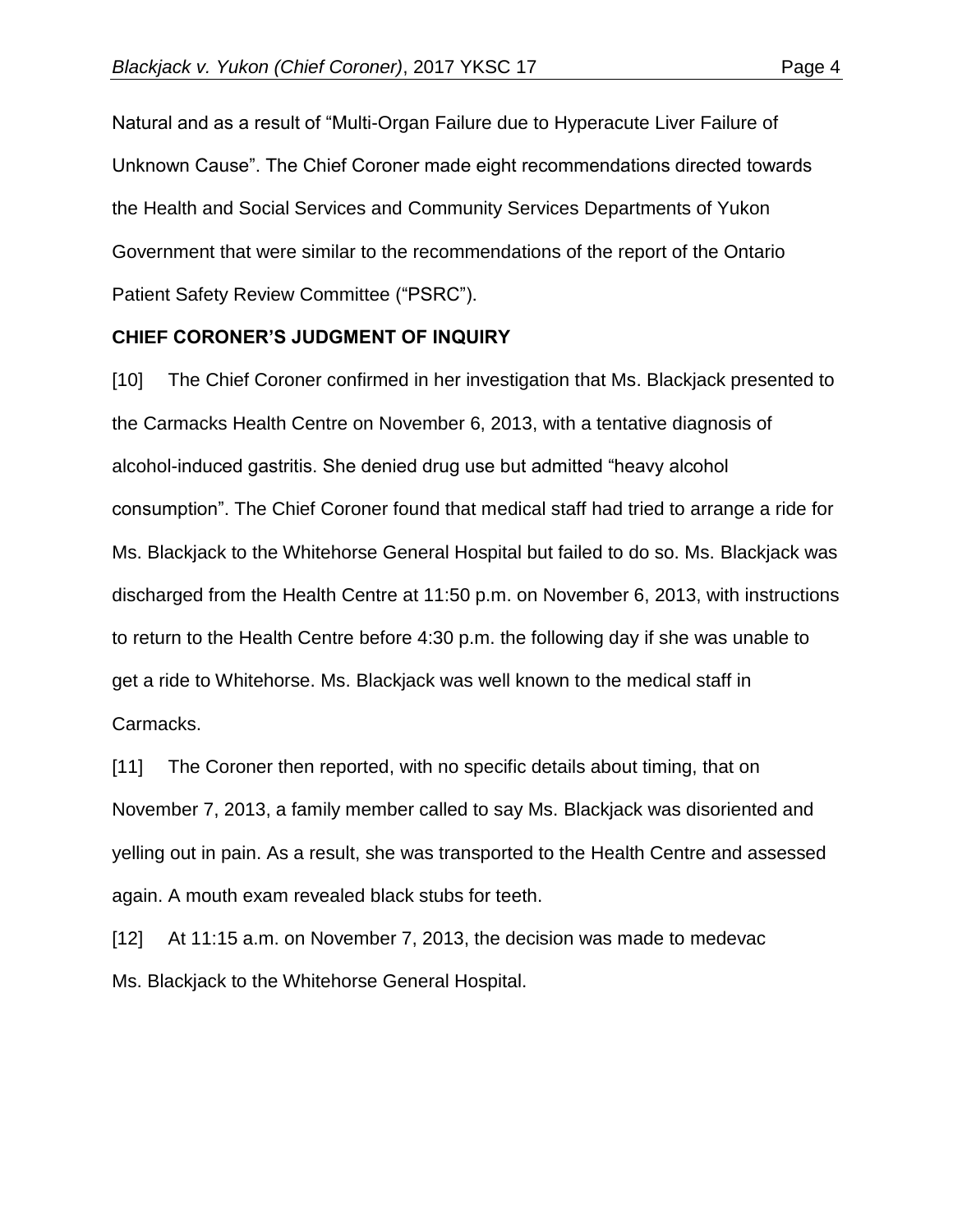[13] The medevac team that flew from Whitehorse consisted of two paramedics and a medevac physician who originally declined to accompany the medevac team but later changed his mind.

[14] The Judgment of Inquiry addressed the errors of the medevac team in bringing the wrong type of tubing to administer a blood transfusion. The intubation was delayed because there was a lack of oxygen pressure to attach to the ventilator at the Heath Centre and by the failure of the first ventilator tubing circuit. There was no working suction apparatus in the Health Centre and a manual suction had to be used to intubate Ms. Blackjack.

[15] The medevac team arrived at Carmacks at 1:35 p.m. and did not depart until 5:11 p.m.; a delay of six hours from when the decision was made to medevac Ms. Blackjack to the Whitehorse General Hospital, some 177 kilometres from Carmacks.

[16] Ms. Blackjack could not be reliably ventilated by the mechanical ventilator on the airplane and a hand-held bag-valve device was used.

[17] Ms. Blackjack became bradycardic as her heart slowed down. Her vital signs were lost at 5:40 p.m. and she was pronounced dead at 5:59 p.m. A misplacement of the endotracheal tube within her gullet was adjudged to be of "unlikely significance" as a cause of death.

[18] The remainder of the Judgment of Inquiry addressed the post-mortem examinations.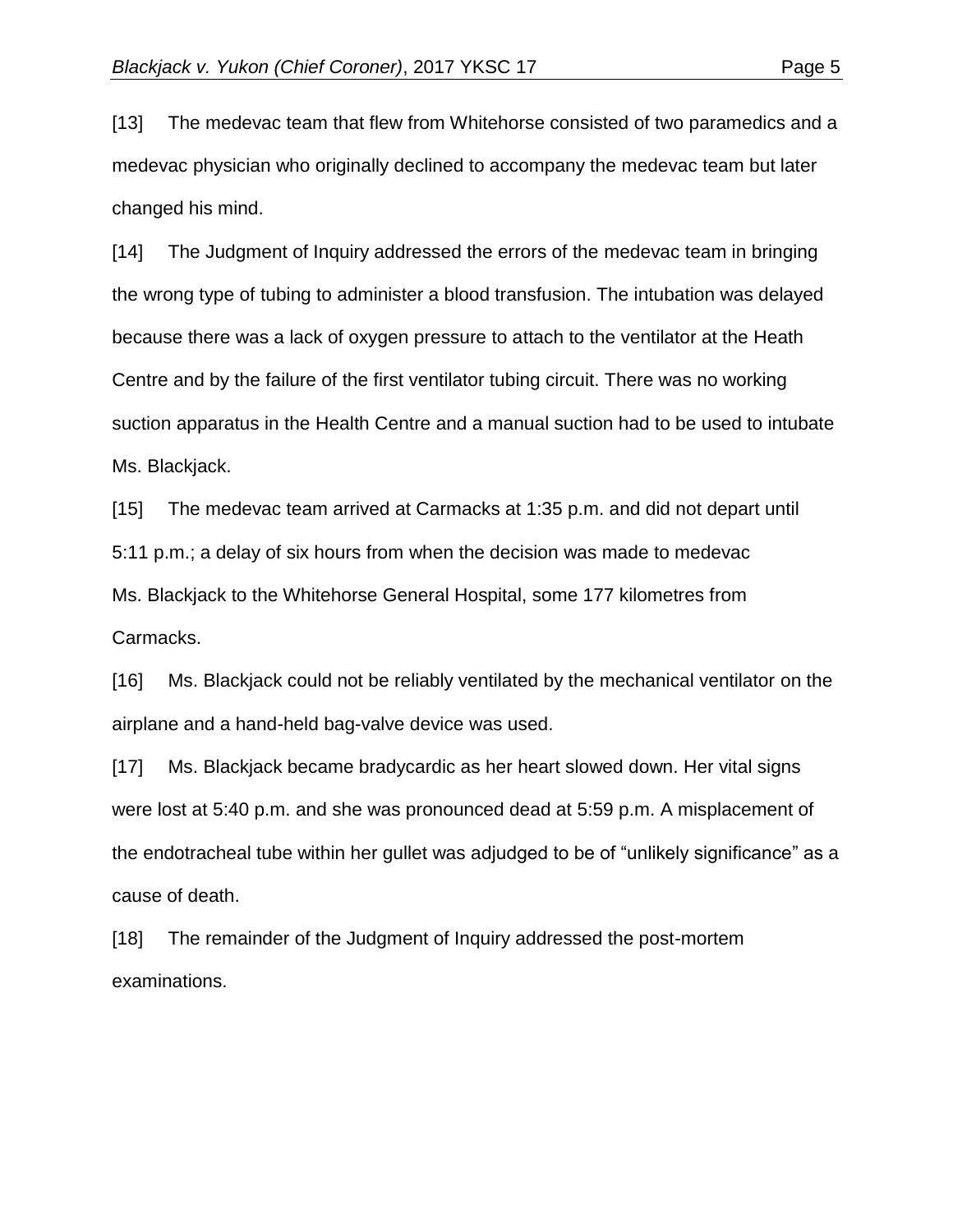[19] The Chief Coroner's eight recommendations are directed to the Government of

Yukon, Department of Health and Social Services. The majority are specifically directed

to medevac transport training but the following address issues raised in this hearing:

- 3.) Medical and nursing staff who see patients with chronic alcohol consumption should be made aware of the increased potential for acetaminophen toxicity in these patients.
- 4.) A review should be conducted of the policies and procedures for transfer of patients from community health centres to Whitehorse. This review should include the indications for transfer (including the need for timely investigations such as laboratory analysis) not available in the community. [Record of the Chief Coroner's Inquiry, p. 005]

[20] There is no evidence before me to indicate whether any of the recommendations have been acted upon or implemented.

## **THE REFUSAL TO INVESTIGATE SYSTEMIC FAILURE**

[21] The evidence confirms that in the evening of November 6, 2013, Ms. Blackjack

was discharged from the Carmacks Health Centre, close to midnight, with instructions to

find a ride to the Whitehorse General Hospital, some 177 kilometres from Carmacks.

The medical staff apparently could not find her a ride to Whitehorse. Ms. Blackjack was advised to return at 4:30 p.m. the next day if she could not find a ride.

[22] On November 7, 2013, Vanessa Charlie, who checked on Ms. Blackjack every day, called the Health Centre at 9:40 a.m. and spoke to a nurse. Ms. Charlie informed the nurse that Cynthia was screaming in pain with a bloated stomach and swollen left cheek. The staff at the Health Centre asked her to bring Ms. Blackjack to the Centre. Ms. Charlie does not have a vehicle and could not transport Ms. Blackjack without

assistance. Ms. Charlie asked the Health Centre to send an ambulance, but the nurse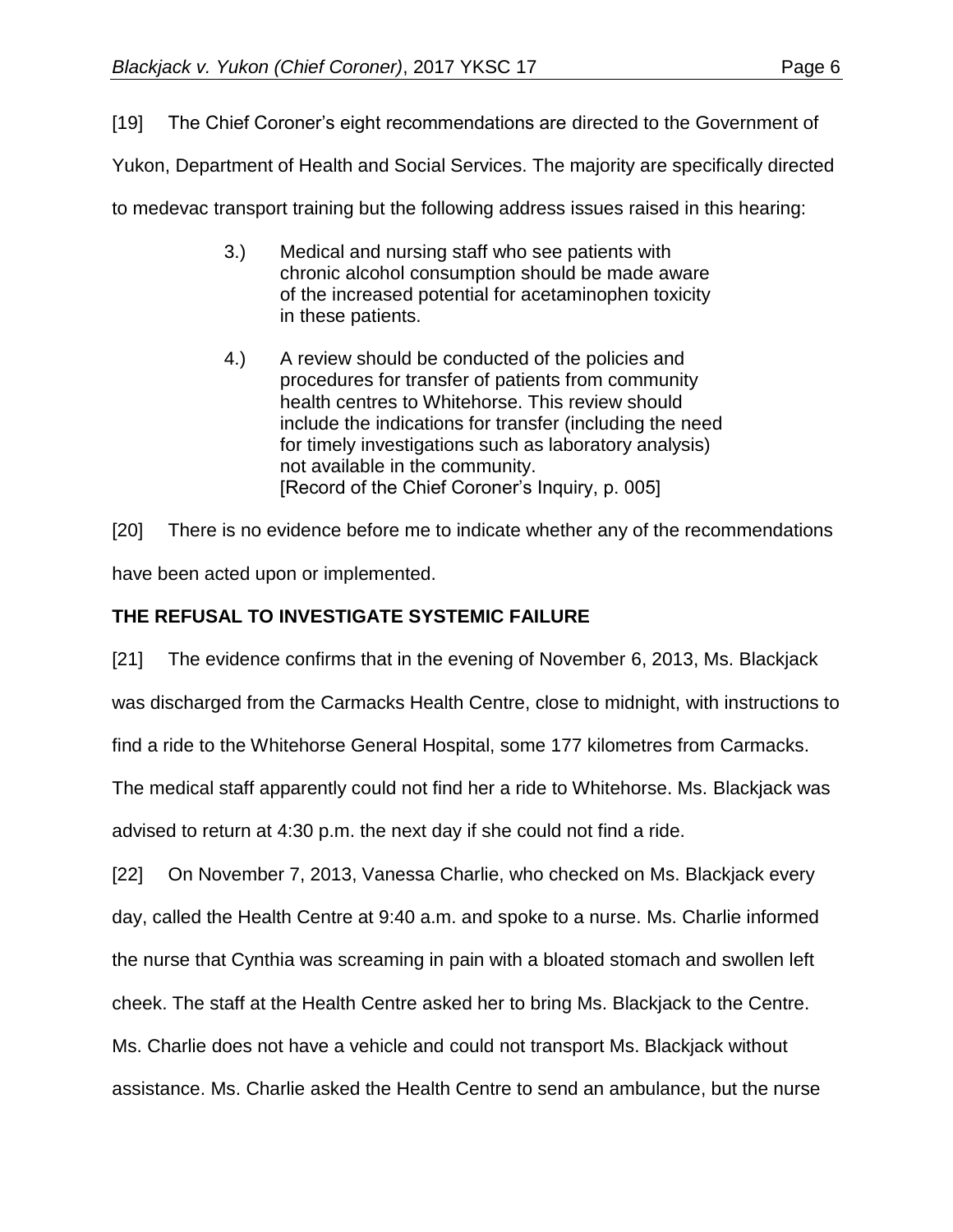said the ambulance was not ready and that she would call her back. When the Health Centre did call back, they again asked Ms. Charlie to bring Ms. Blackjack in herself. Ultimately, the ambulance was dispatched and Ms. Blackjack was transported to the Carmacks Health Centre at approximately 11:00 a.m.

[23] As noted earlier, by letter dated March 2, 2015, counsel for LSCFN requested that the Chief Coroner direct an Inquest and raised a variety of concerns, specifically regarding perceived systemic failures in the provision of health care services to members of the First Nation. The letter included a copy of a February 2, 2011 letter LSCFN had written to the Yukon Medical Council about similar health care issues and concerns about discrimination against First Nation persons in the dispatch of the ambulance service.

[24] The March 2 letter also included a copy of a letter from the LSCFN dated February 27, 2015, to the Minister of Justice stating that the Chief Coroner had not sought any input from Chief and Council during her investigation into Ms. Blackjack's death and that the systemic health care problems needed to be addressed in an inquest. The letter to the Chief Coroner also contained a copy of a letter from a member of the LSCFN raising a number of questions about the death of Cynthia Blackjack and the ambulance service. Counsel for LSCFN wrote the Chief Coroner again on April 21, 2015, seeking a reply. The Chief Coroner replied on April 21, 2015, stating:

> Yukon Coroners Service has concluded our investigation into the death of Ms. Cynthia Blackjack and a Judgment of Inquiry was rendered in the case.

[25] On May 25, 2015, counsel for LSCFN requested reasons from the Chief Coroner for her decision not to hold an inquest.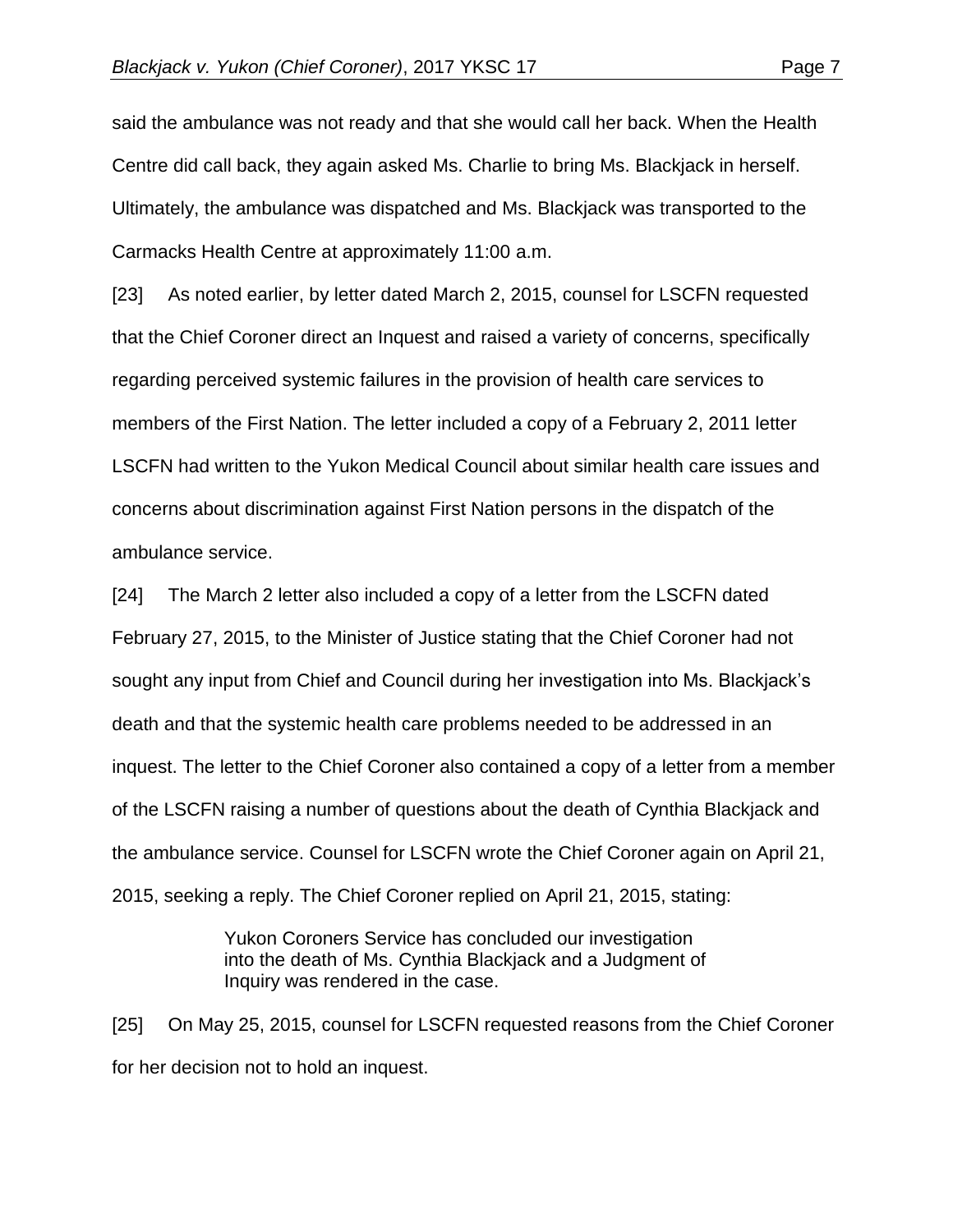[26] The Chief Coroner replied on June 5, 2015:

Following the investigation into the death of Ms. Cynthia Blackjack I determined that an inquest was not necessary.

As such, in accordance with s. 8(1) of the Yukon *Coroners Act* an inquest was not and will not, be ordered.

This investigation has been concluded by Yukon Coroners Service and a Judgment of Inquiry rendered.

[27] In her affidavit filed October 1, 2015, Rachel Byers, the Director of Health and

Social Programs for LSCFN, stated:

- 15. I am aware of systemic problems in the provision of health care services to members of our First Nation. These problems come to my attention through complaints by members about the provision of health care services to the First Nation community.
- 16. I am aware that various stereotypes play a big role in the manner how health care services are provided and that these stereotypes are the root causes of the underlying deficiencies in health care services with deadly results.
- 17. The Chief Coroner did not address this in her inquiry into the death of Cynthia Blackjack. The Chief Coroner further made no recommendations to address the root causes of deficiencies and inequalities in the provision of health care services to members of our First Nation.
- 18. This was brought to the attention of the Chief Coroner in the letter of March 2, 2015, requesting a formal inquest.
- 19. Although the Chief Coroner mentioned in her letter to Blackjack's mother that she requested an update from the various Yukon Government Departments about her recommendations by December 14, 2014, no feedback was provided to Theresa Blackjack about this by the time of our request for an inquest to be held.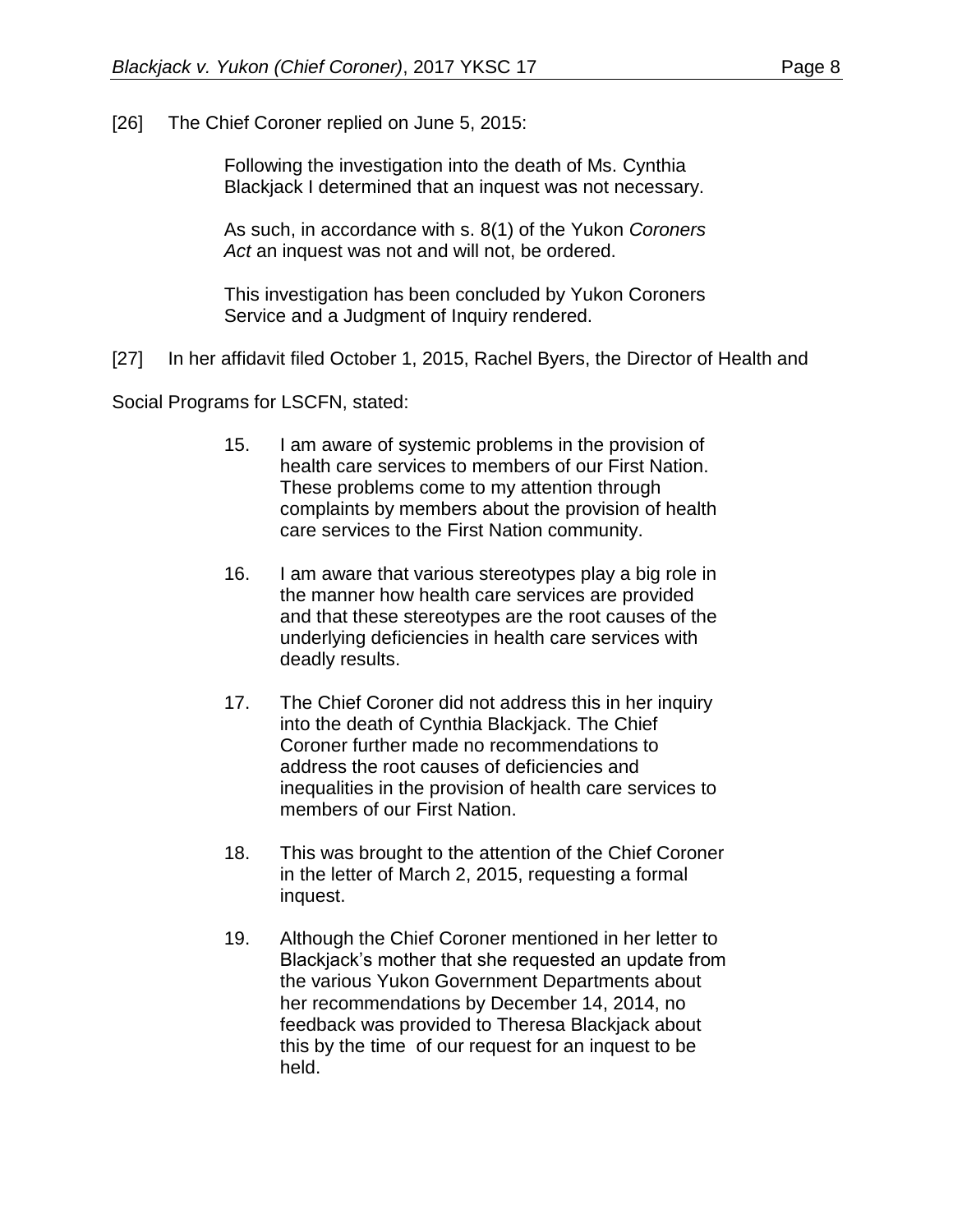[28] In her affidavit filed November 23, 2015, Theresa Anne Blackjack, the mother of

Cynthia Blackjack, stated that the Chief Coroner did not contact any of Cynthia's

immediate family during her inquiry. She also raised the following questions:

24. I feel that the Chief Coroner's inquiry left many questions unasked and unanswered. Why was she sent home when she was so sick? Why did everything go wrong when she was treated at the nursing station on November 7, 2013? Why did the medical equipment not work at the nursing station? Why did the medevac team brought [as written] the wrong medical equipment? Why did it take so long to get her to Whitehorse General Hospital for treatment? Why did the nurse wait until the last minute? Why was her abscessed teeth treated with ibuprofen and not with antibiotics? Why did she not get proper dental care? Why was her social life hold against her at the nursing station? Why is it that First Nation people are treated this way? Why did my mother have to threaten with legal action before the ambulance picked her up on November 7, 2013? Why are we as First Nation people not treated equally by the nurses at the nursing station? Why did the nurse not get the ambulance to take Cynthia to Whitehorse on November 6? Why did the nurse require Cynthia to make her own arrangements for a ride to Whitehorse? Did the nurse followup to find out whether she got a ride? Did the nurse contact staff at the First Nation to assist? (emphasis added)

- [29] The Chief Coroner in her affidavit filed March 29, 2016, replied as follows:
	- 61. That said, I did deem it appropriate for the public good to include in my Judgment of Inquiry various comments and recommendations identified as warranting some improvement or attention. These comments pertain to observations about certain equipment deficiencies associated with the Carmacks nursing station and the medical evacuation facilities; however, they should not be conflated with the identified probable causes of Cynthia Blackjack's death. Consistent with the coroner's role, I did not include that information to in any way impute fault or criticism toward any of the personnel involved in caring for Ms. Blackjack and who were, ultimately, trying to save her life.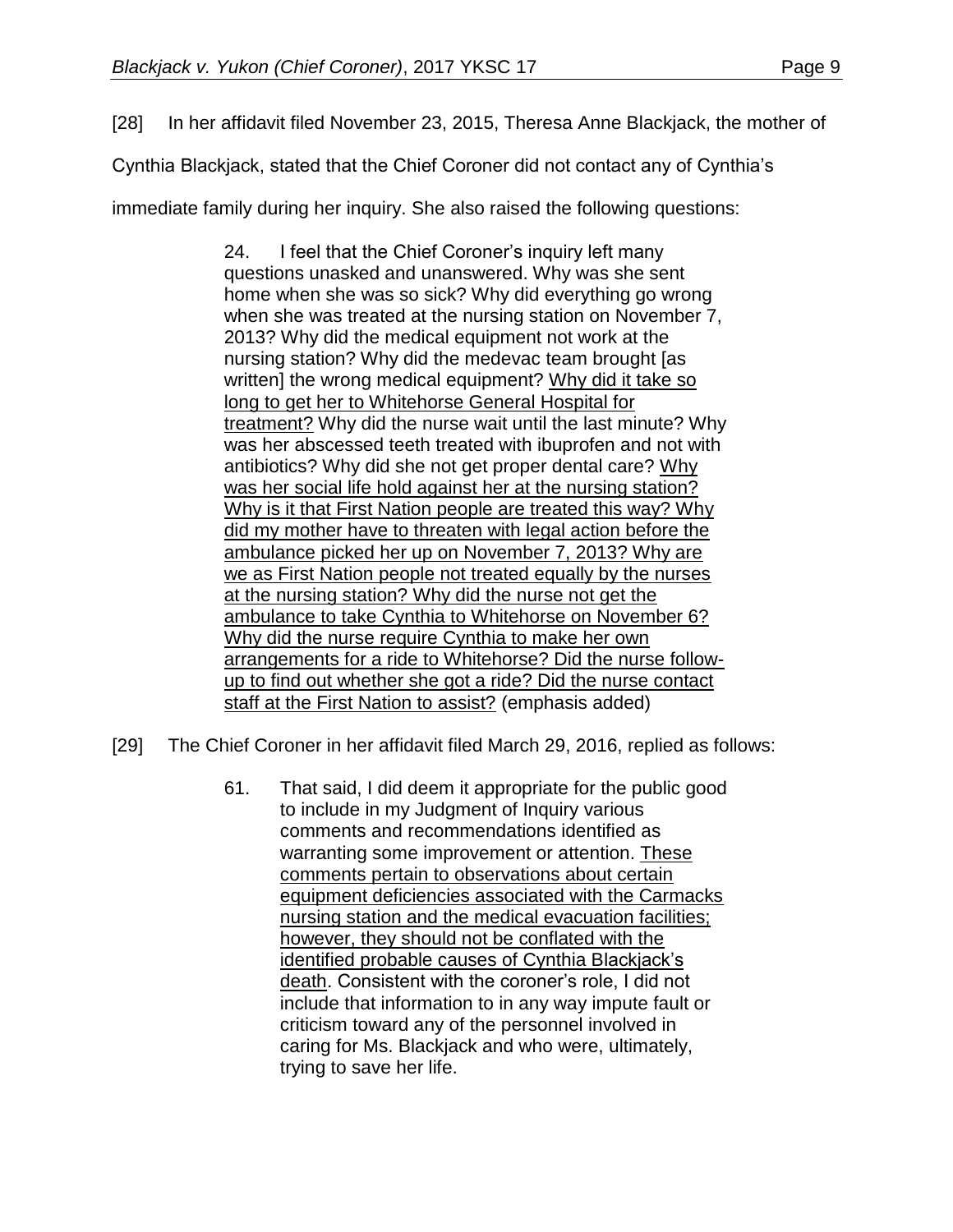…

- 63. In answer to paragraph 13 of the Byers Affidavit, I saw no need to identify Cynthia Blackjack as a citizen of the Little Salmon Carmacks First Nation, as I had no evidence to suggest that as a causal factor relevant to Ms. Blackjack's death.
- 64. In answer to paragraph 14 of the Byers Affidavit, I did not consider the Little Salmon Carmacks First Nation to have any formal standing in relation to my investigation, and I received no information indicating that the First Nation would have information pertinent to matters within the scope of a coroner's investigation in this case.
- 65. In answer to paragraph 15 of the Byers Affidavit, throughout my entire investigation into the death of Cynthia Blackjack, at no time did I receive any evidence or information from any source that there were systemic failures in the provision of healthcare services to citizens of the Little Salmon Carmacks First Nation or that such systemic failures may have played a role in Cynthia Blackjack's death.
- 66. In answer to paragraphs 16 and 17 of the Byers Affidavit, throughout the course of my investigation I found no evidence suggesting that any form of stereotyping, prejudice or alleged inequalities in healthcare services in the Carmacks community played any role in Cynthia Blackjack's death. Accordingly, I had no reason to make any recommendations such as those suggested by Ms. Byers in her affidavit. (emphasis added)

[30] The Chief Coroner replied that she had contacted Cynthia Blackjack's mother on numerous occasions between November 8, 2013, and August 6, 2014, and on the latter date delivered a copy of her Judgment of Inquiry and met personally to explain the contents.

[31] The Chief Coroner concluded: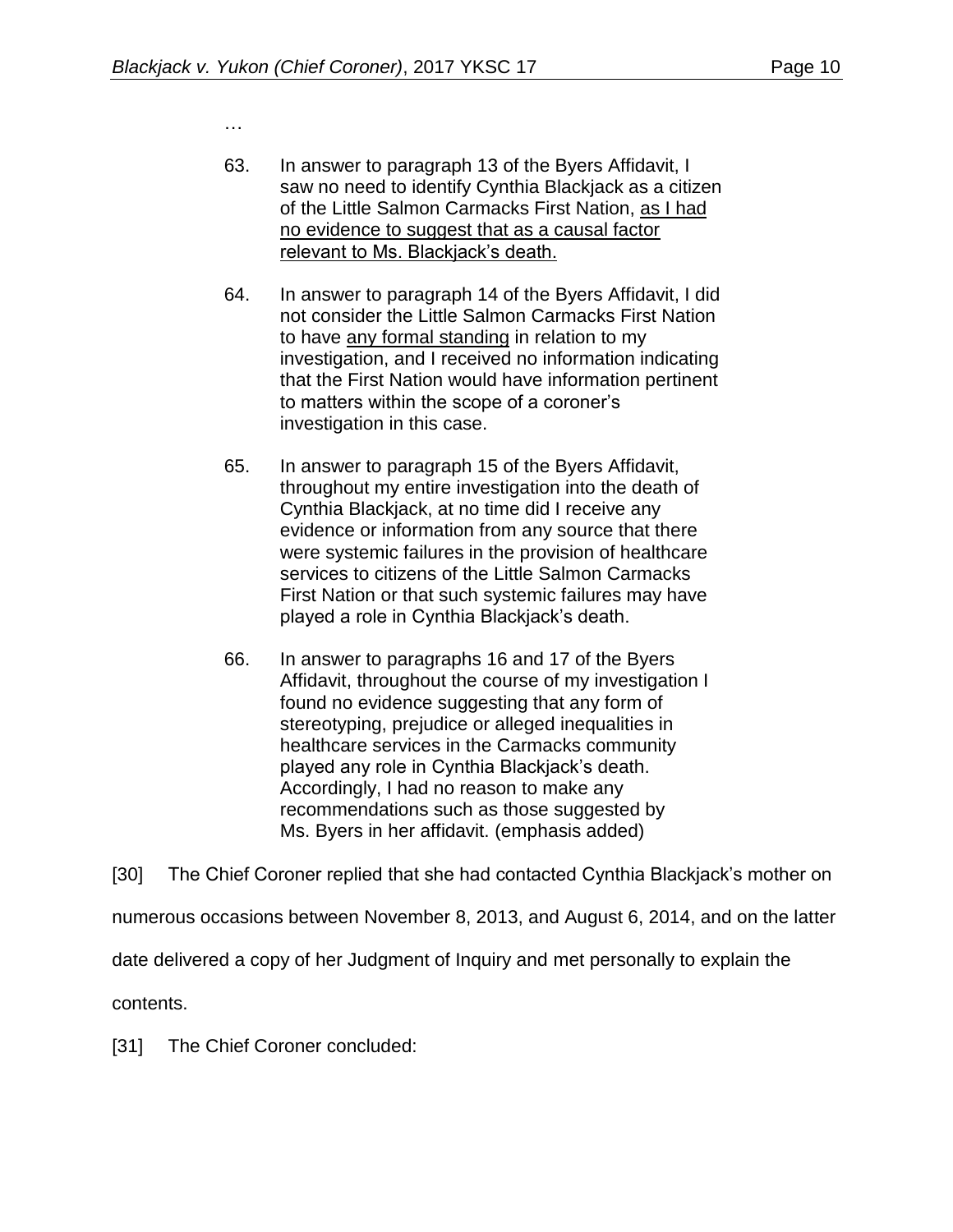- 75. Nothing uncovered in the course of my investigation suggested to me that there were any systemic failures, such as those alleged in the Petition and supporting affidavits, that had any significant or direct causal relationship to Cynthia Blackjack's death. As confirmed by the pathologist's post-mortem report and the PSRC report, the cause of death was multi-organ failure, the precise origin of which was uncertain, but which was considered likely to have been acute liver failure, which in turn gave rise to failure of other critical organs.
- 76. Neither the Post-mortem Examination Report, nor the PSRC report identified as having any significant causal connection to the death any act or omission during the course of Ms. Blackjack's treatment at the Carmacks nursing station or in the course of her medical evacuation to Whitehorse. In fact, the PSRC report expressly stated that triage management of Ms. Blackjack's complaints, both by telephone call and attendance at the nursing station, appear to have been reasonable.
- 77. The PSRC report did make certain recommendations aimed at improving practices at the nursing station and during medical evacuations by air, but these recommendations did not relate to any identified causal factors associated with Cynthia Blackjacks' death. (emphasis added)
- [32] I find the following facts:
	- a) Although the Chief Coroner recommended a "review should be conducted

of the policies and procedures for transfer of patients from community

health centres to Whitehorse", she declined to make any investigation of

the allegations of systemic failures;

b) The Chief Coroner was well aware of the refusal to provide the ambulance

service to Whitehorse and delays in providing it in Carmacks, but refused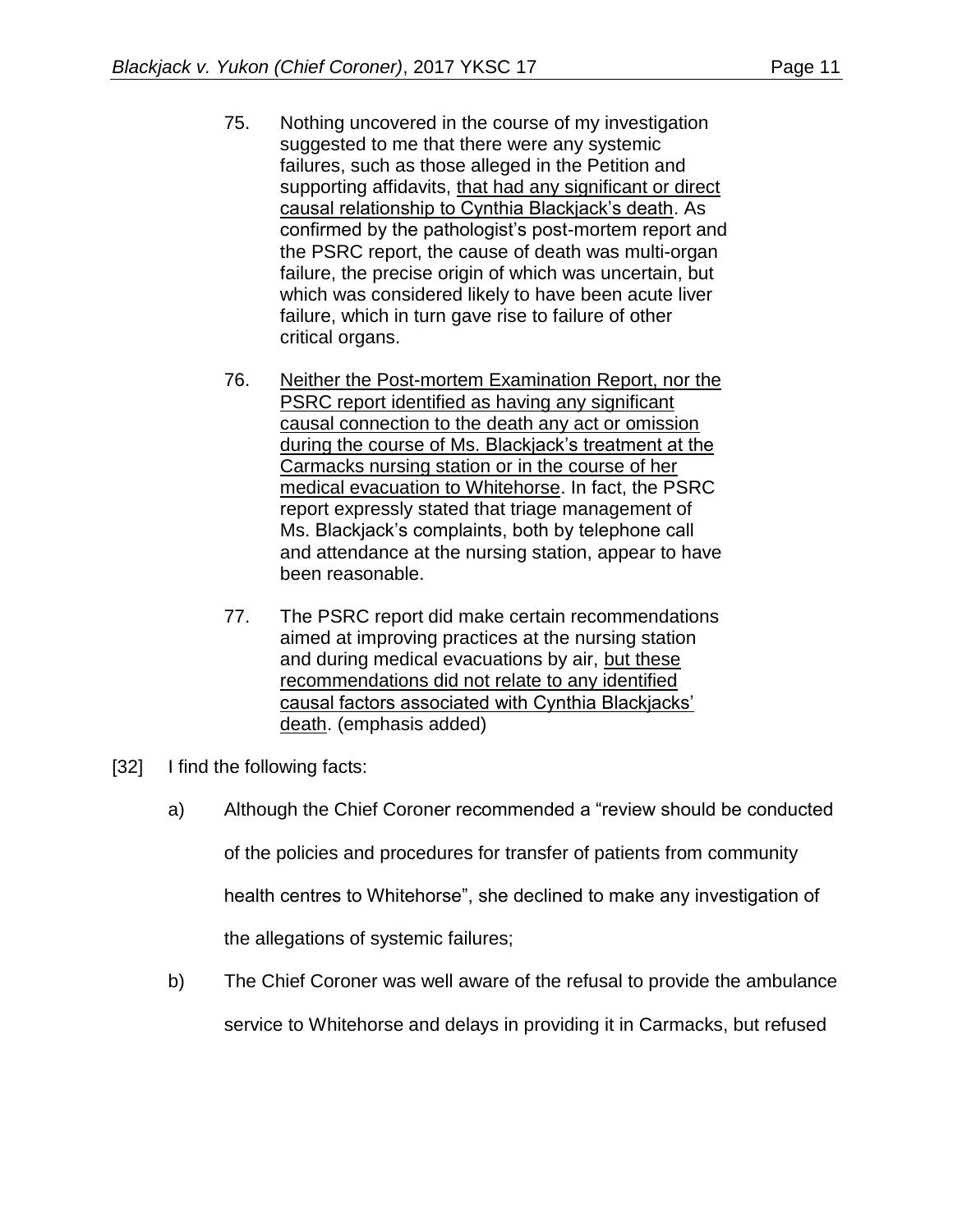to make any further investigation following complaints of the First Nation and citizens;

- c) The Chief Coroner's refusal to further review or investigate allegations of systemic failures was based upon the fact that the alleged systemic failure did not have "any significant or direct causal relationship to Cynthia Blackjack's death."
- d) The Chief Coroner relied on a conclusion of the Ontario PSRC report which was based upon information the Chief Coroner's provided to them without the allegations from the First Nation, the First Nation's Director of Health and Social Programs, and the information in Theresa Anne Blackjack's affidavit.

## **ISSUES**

- [33] The following issues will be addressed:
	- 1. Do the circumstances of the death of Cynthia Blackjack on November 7, 2013, make the holding of an inquest advisable?
	- 2. Does a decision by a judge under s. 10 of the *Coroners Act* require a judicial review of the Chief Coroner's decision not to hold an inquest?

### **THE** *CORONERS ACT*

[34] The following sections for the *Coroners Act* are engaged in this decision:

3(1) The coroner residing nearest the place where the death occurred or the place at which the body is found or nearest the route of travel by which that place can be most readily reached has jurisdiction to act as coroner respecting a deceased person.

(2) Despite subsection (1), a coroner has jurisdiction throughout the Yukon and the chief coroner or a judge may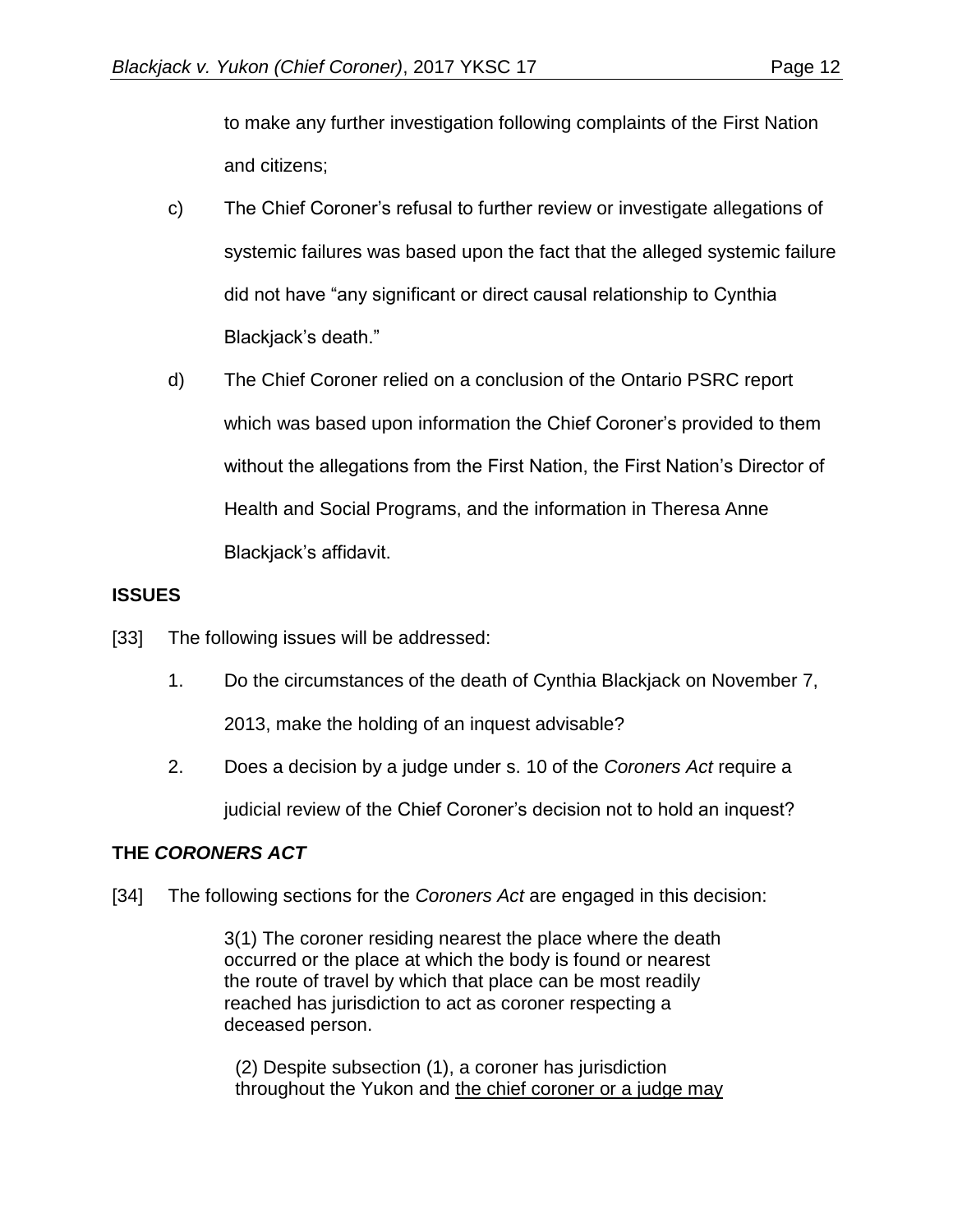at any time direct a coroner to make an investigation or hold an inquest at any place in the Yukon, in which case the jurisdiction of other coroners, whether they are within subsection (1) or not, is suspended respecting that investigation or inquest.

…

6(1) Subject to subsection (3) if a coroner is notified that there is, within the coroner's jurisdiction, the body of a deceased person respecting whom there is reason to believe that death resulted from violence, misadventure or unfair means or cause other than disease or sickness, as a result of negligence, misconduct or malpractice on the part of others or under any circumstances that require investigation, the coroner or the coroner's designate shall, unless disqualified from acting under this Act, issue a warrant in the prescribed form to take possession of the body and shall view the body and make any further inquiry required to satisfy the coroner or the coroner's designate, whether or not an inquest is necessary.

…

8(1) A coroner who, after investigation, is satisfied that an inquest is unnecessary, shall

(a) issue a warrant to bury the body, in the prescribed form;

(b) immediately transmit to the chief coroner an affidavit, in the prescribed form, setting forth briefly the result of the inquiry and the grounds on which the coroner issued the burial warrant; and

(c) immediately transmit to the funeral director or undertaker or other person having charge of the body the information and particulars required under the Vital Statistics Act.

(2) Despite the decision of a coroner and transmission of an affidavit under subsection (1), the chief coroner may direct the coroner or some other coroner to hold an inquest on the body and the coroner so directed shall immediately hold an inquest.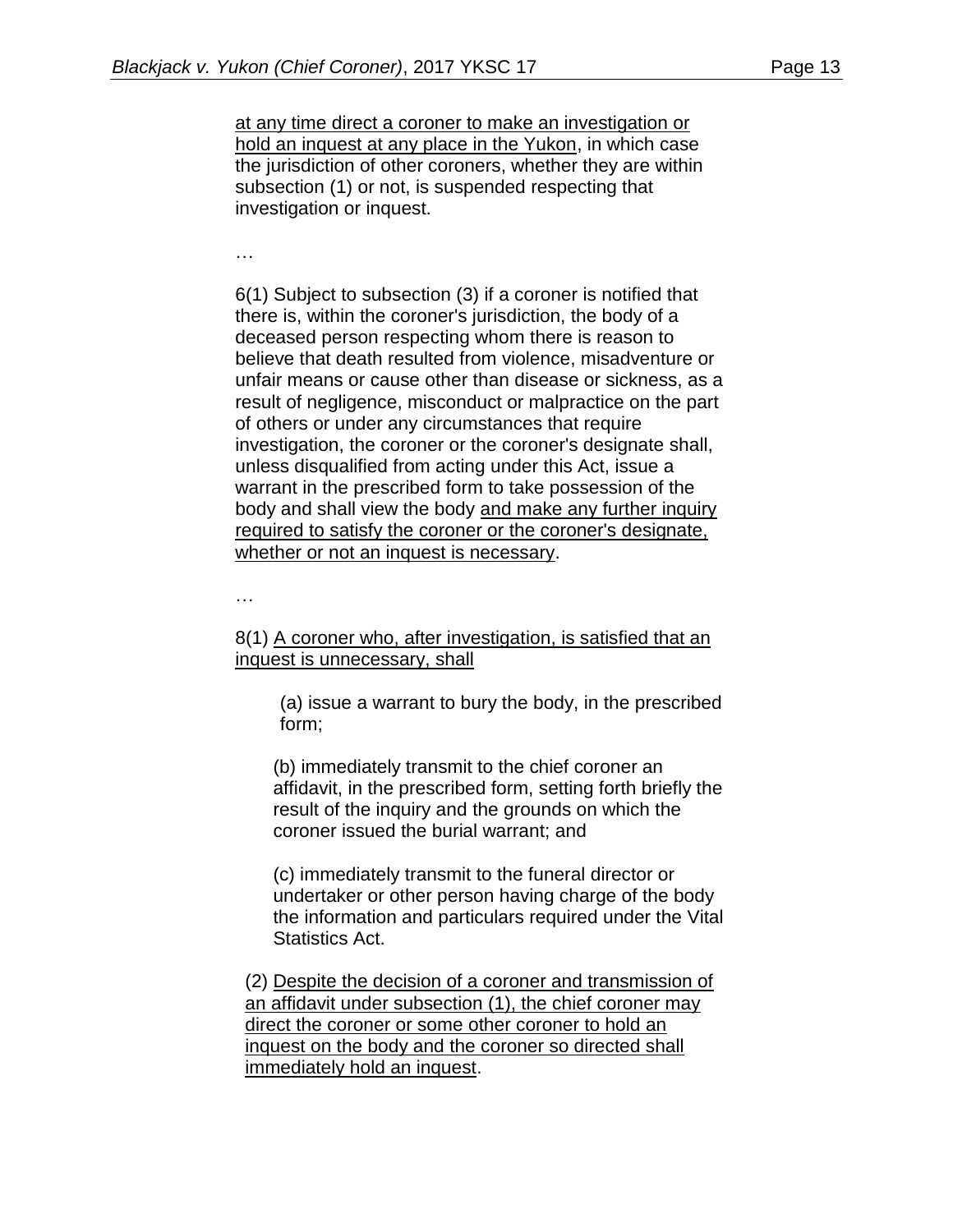…

9(1) If a coroner, after investigation, has reason to believe that a deceased person came to their death as a result of violence, misadventure or unfair means or as a result of negligence, misconduct or malpractice on the part of others or under any other circumstances that require an inquest, the coroner may hold an inquest.

…

10 If the chief coroner or a judge has reason to believe that a deceased person came to their death under circumstances which, in the opinion of the chief coroner or judge, make the holding of an inquest advisable, the chief coroner or judge may direct any coroner to conduct an inquest into the death of the person and the coroner so directed shall conduct an inquest in accordance with this Act, whether or not that coroner or any other coroner has viewed the body, made an inquiry or investigation, held an inquest into or done any other act in connection with the death. (emphasis added)

[35] The procedure of a coroner pursuant to s. 6 of the *Coroners Act* in the case of a death which:

- 1) results from violence, misadventure, unfair means, or;
- 2) other cause as a result of negligence, misconduct or malpractice, or:

3) under any circumstances that require investigation;

is to take possession of the body, view it "and make any further inquiry required to

satisfy the coroner or the coroner's designate, whether or not an inquest is necessary".

[36] Once a coroner is satisfied that an inquest is unnecessary, the coroner issues a

warrant to bury the body and sets out the results of the inquiry by affidavit to the Chief

Coroner (s. 8(1)). Pursuant to s. 8(2), the Chief Coroner may still direct an inquest.

[37] Section 9 of the *Coroners Act* confirms the power of a coroner to hold an inquest

in the same circumstances as s. 6.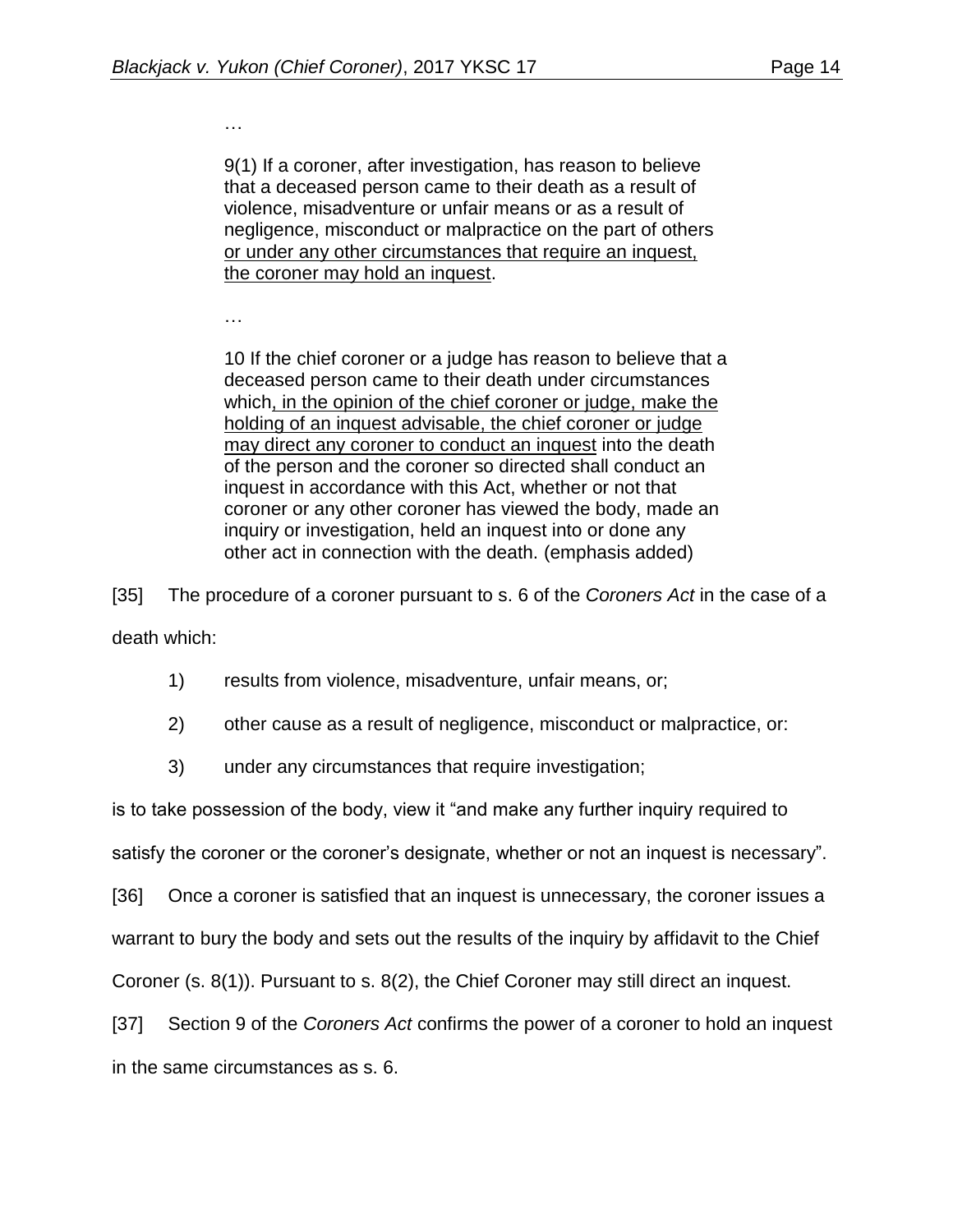[38] Section 10 empowers the Chief Coroner or a judge to direct that an inquest be held if the circumstances of the death "in the opinion of the Chief Coroner or judge, make the holding of an inquest advisable", even if a coroner has made an inquiry or investigation or held an inquest.

[39] The only case in this Court where a judge ordered an inquest is *First Nation of* 

*Nacho Nyak Dun v. Yukon Territory (Chief Coroner)*, [1995] Y.J. No. 3 (S.C.) ("*Nacho* 

*Nyak Dun v. Chief Coroner")*. In that case, the deceased died in Stewart Crossing after

being unable to contact the Mayo ambulance service for 2 hours and then waiting a

further hour and fifteen minutes before being picked up by the ambulance. The

ambulance crew had him walk through his house and he collapsed upon reaching the

ambulance and was pronounced dead on arrival in Mayo. The Chief Coroner denied an

inquest after an investigation. In ordering an inquest, Hudson J. stated:

[6] I find it highly significant that in s.6(1) of the Coroners Act appear the words "under such other circumstances as require investigation", and that in s.10 the words, "came to his death under circumstances which, in his opinion, make the holding of an inquest advisable". Their presence leads to a commonsense interpretation of them and supports the view expressed by the petitioner that the purposes of the Coroners Act are of a broad nature, beyond the issue of whether the death was intended, accidental or natural, and deal as well with the public interest in such matters. (emphasis added)

[40] In *Silverfox v. Chief Coroner*, 2013 YKCA 11, the issue was whether the verdict of a coroner's inquest should be set aside on the grounds of procedural unfairness. The Court of Appeal of Yukon declined to do so but made the following comments:

> [43] An inquest is, at its heart, an extension of the investigation process. One is held when a coroner considers the circumstances require it (s. 9) or because the Chief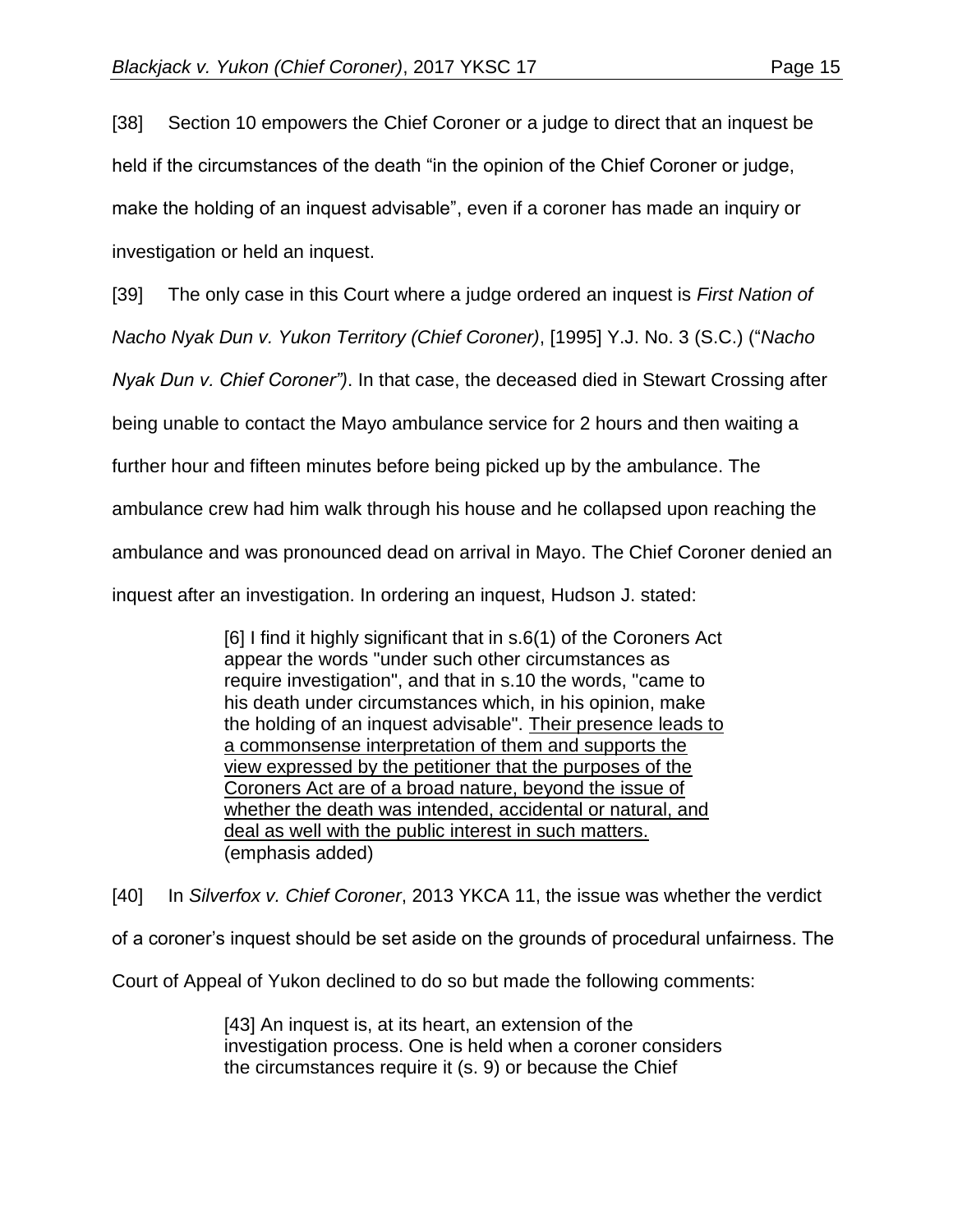Coroner or a judge considers an inquest is advisable (s. 10), or the death is of a prisoner (s. 11).

…

[58] I respectfully consider that the judge erred in requiring more of the summation than was provided. It is to be remembered that obtaining a verdict, while important, is only one purpose of an inquest. Equally important is the fact of a public airing of the sworn information concerning the death, and the opportunity provided to members of the community as jurors to make recommendations, thereby to diminish the likelihood of recurrence. (emphasis added)

[41] In the case of *McDougall (Re)*, 2016 MBPC 77, the issue was whether the judge

conducting an inquest into the death of an Aboriginal man could consider the impact of

structural racism in circumstances where it had no factual basis and no evidence to

believe it had any impact in the case. The lack of a factual basis is described as follows:

[12] Ms. Carswell and Mr. Gray both argued that there is no factual basis for a claim of racism in this case because the entire incident occurred in less than 100 seconds. Police were responding to a call of a stabbing. At this point, the information suggests that Craig McDougall made that call. The responding officers had limited information. They arrived and approached the house. Suddenly, they noticed Craig McDougall walking between the neighbouring house and where they stood. They saw that he had a knife. They demanded that he drop the knife. He continued into the yard and towards the police. A taser was used but malfunctioned. Craig McDougall did not respond to the demands to drop the knife and continued towards the officers. He was shot by the police.

[13] Both counsel argue that this scenario does not attract any concerns with respect to racism of any type given how quickly it happened and the limited, if any, exercise of discretion by the police officers. Dr. Comack on the other hand points to this same short period of time as making it more likely that the officers relied on cultural frames of reference which attract considerations of race and systemic racism.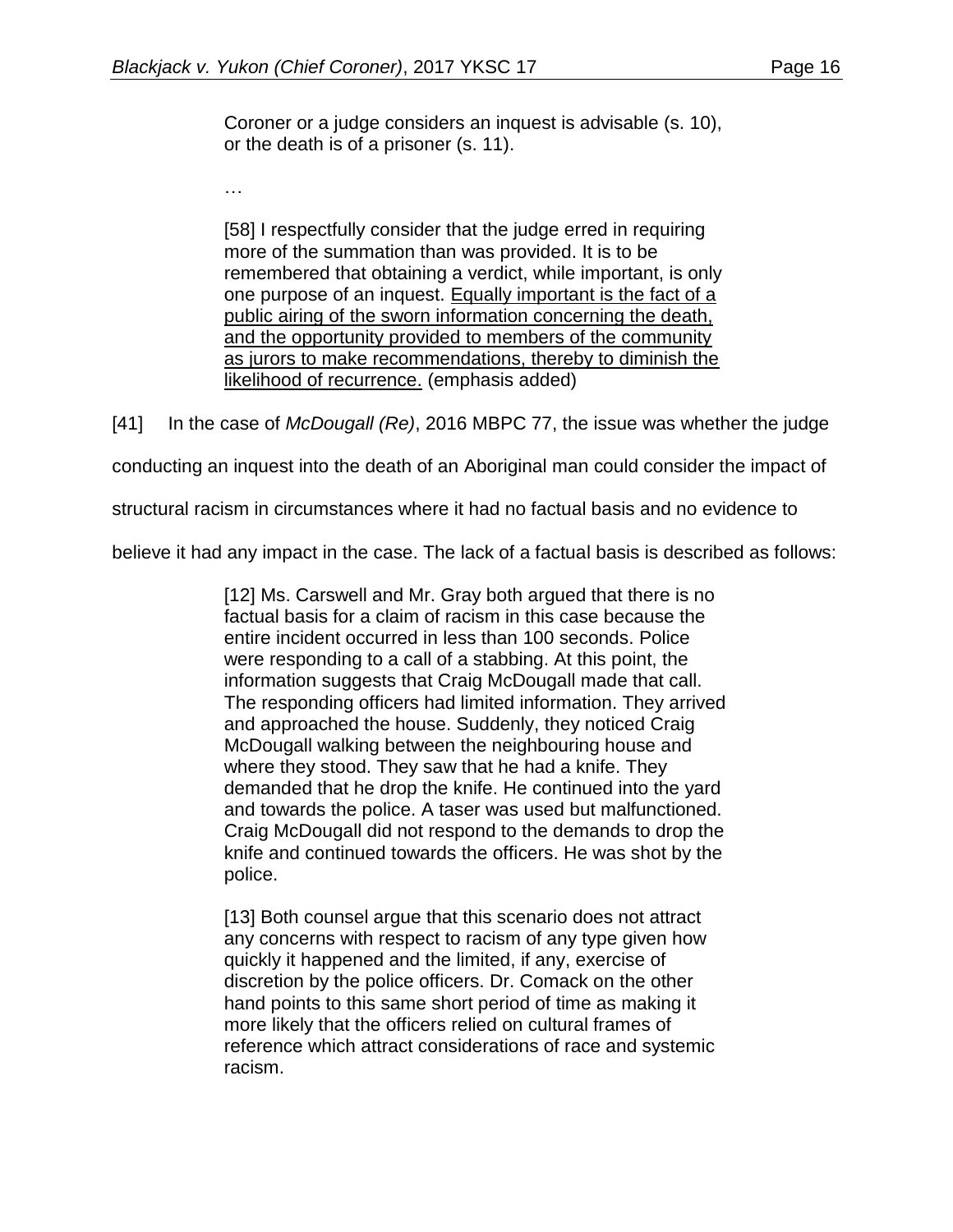## [42] Krahn J. stated:

[28] I endorse this process as described by Justices L'Heureux-Dube and McLachlin. In S(RD) the social context comments by the trial judge were made during the course of rendering a decision after a criminal trial and in explaining her credibility assessments. Here I am the presiding judge in an inquisitorial process meant to expose what happened in a public forum, to check public imagination and enable the community to be aware of factors which put human life at risk (see Faber v. The Queen [1976] 2 SCR 9). So I find I can rely on Justices L'Heureux-Dube's and McLachlin's comments to conclude that I should hear the evidence of Dr. Comack on systemic racism at the same time that I am hearing the other evidence from the witnesses so that I have that added perspective or lens in order to do the necessary fact-finding that I will have to do. I have also concluded that it provides better clarity to counsel in this inquest to know at the outset that Dr. Comack may well testify so that they can prepare for that evidence. (emphasis added)

## **ANALYSIS**

## **Issue 1: Do the circumstances of the death of Cynthia Blackjack on November 7,**

## **2013, make the holding of an inquest advisable?**

[43] Counsel for the Chief Coroner submits that none of the findings of the Chief Coroner and the forensic medical professionals, including the Ontario PSRC, indicated anything from which it could be inferred that Ms. Blackjack's death is attributable to systemic discrimination in the delivery of health services in Carmacks. Counsel stated that no information was revealed in the investigation to suggest that there was any causal connection between Cynthia Blackjack's death and alleged systemic failures, stereotyping or discriminatory delivery of healthcare services in Carmacks. Counsel submits that the onus is on the Petitioners to present evidence linking the alleged discrimination and shortcomings to Ms. Blackjack's death. Counsel submits that the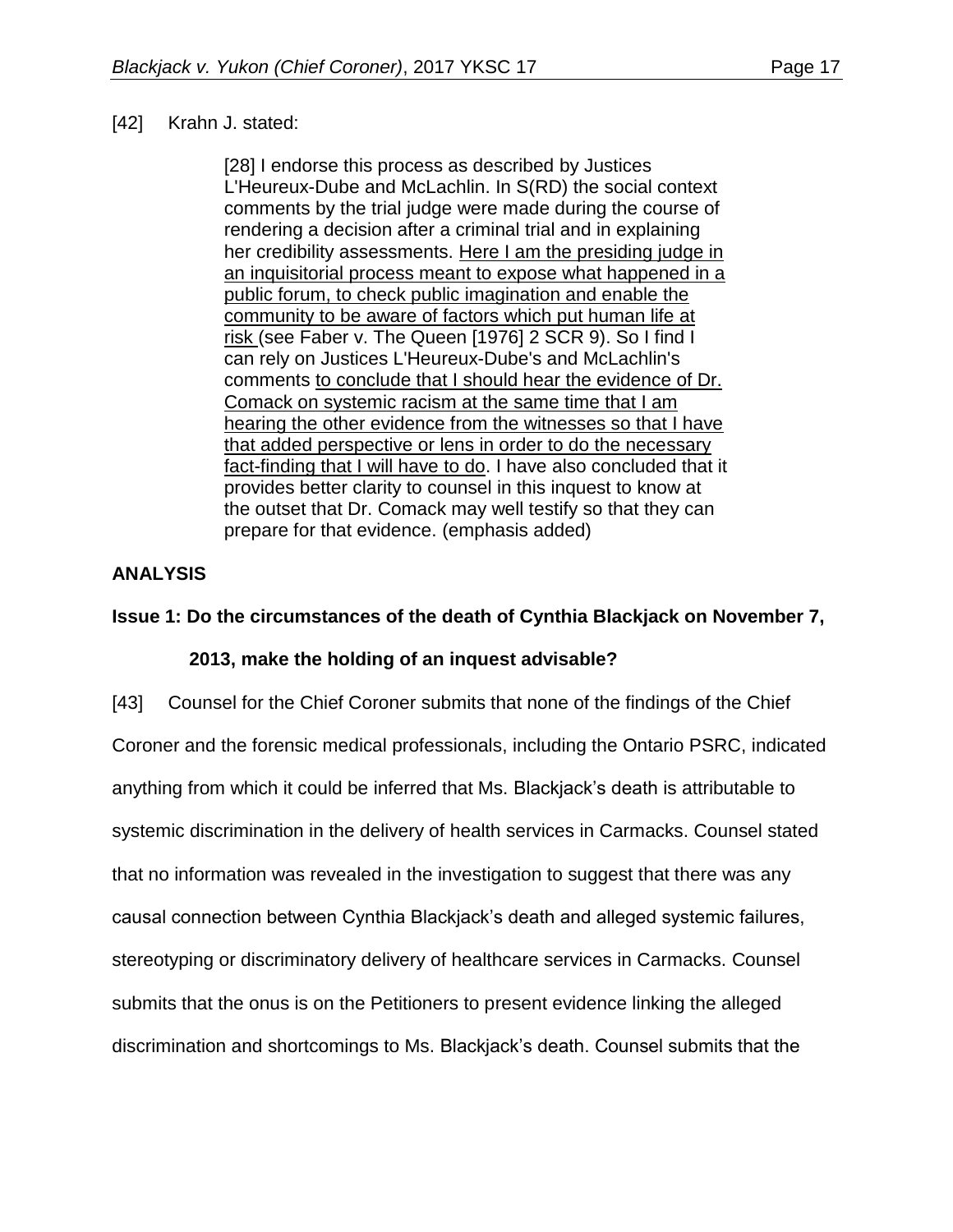*Nacho Nyak Dun v. Chief Coroner* did not address the interpretation of s. 10 of the *Coroners Act* in any depth.

[44] In my view, the Chief Coroner takes a very narrow interpretation of the *Coroners Act.* She and her counsel often referred to the lack of a causal connection between the alleged systemic failures and Ms. Blackjack's death as a reason for not ordering an inquest. The reference to death being the result of negligence, misconduct or malpractice in ss. 6 and 9 does employ language commonly used in a tort law context in which a court is concerned about causal connections. However, these are only one subset of the circumstances that ss. 6 and 9 of the *Coroners Act* list as empowering the Chief Coroner to investigate a death.

[45] In my view, the Chief Coroner's submission ignores that the *Coroners Act* includes much broader wording; specifically, death resulting from "misadventure", "unfair means or cause other than disease or sickness", or "any circumstances that require investigation". The Judgment of Inquiry focussed to a great degree on Ms. Blackjack's medical issues and did not address underlying reasons for the inadequate ambulance service, which on its own, is sufficient for this Court to order an inquest.

[46] I note that the Chief Coroner, when discussing the purposes of an inquest describes a broad public function. While teasing out and identifying factors that have contributed to or caused someone's death are important, inquests are also a means of ensuring public confidence in government services and the overall health and safety of communities. The purposes are broadly expressed as follows from para. 49 of the Chief Coroner's affidavit: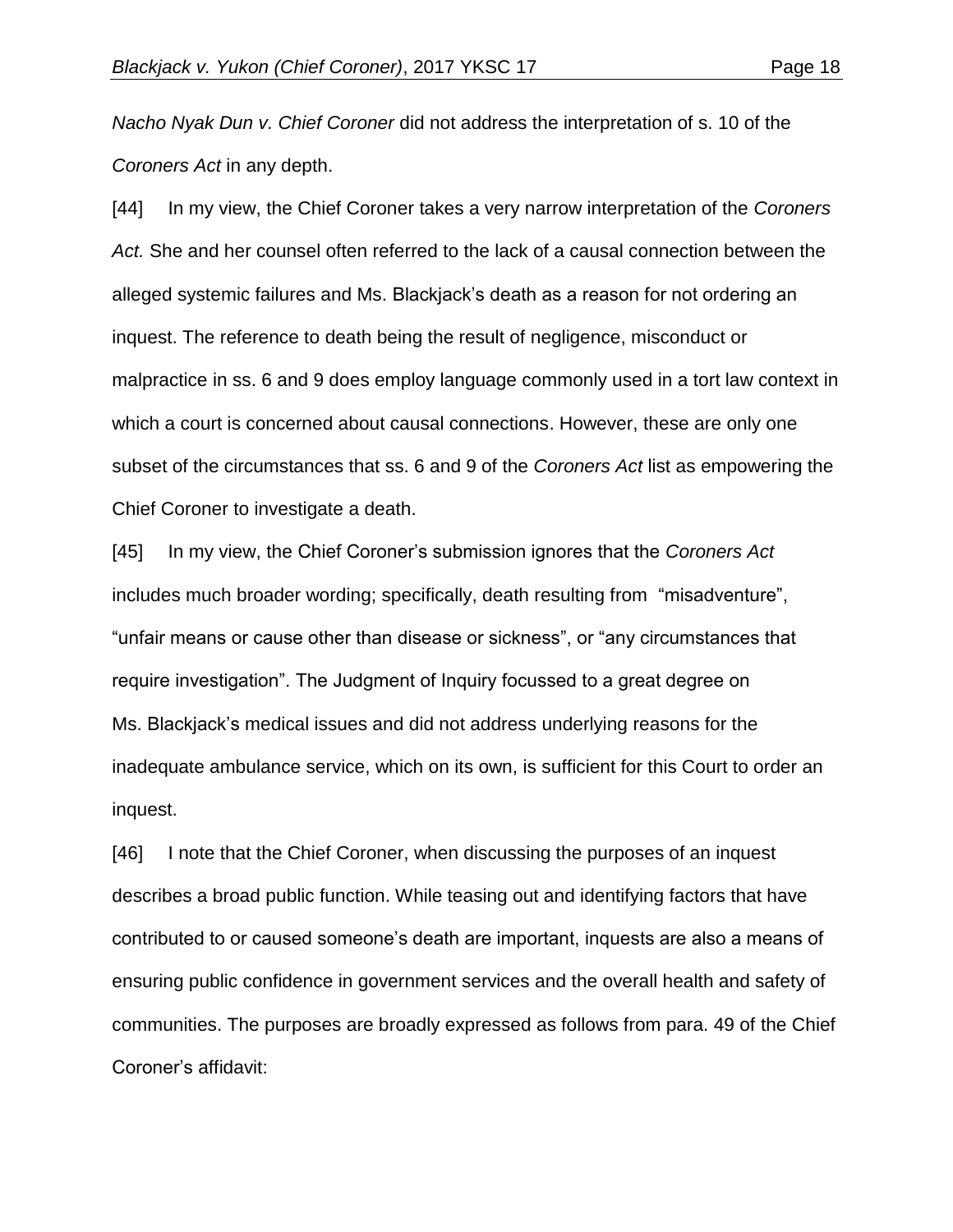- a. holding the public imagination in check by identifying relevant circumstances surrounding death;
- b. informing the community of factors that put human life at risk;
- c. reassuring the public that government (through the coroner's investigation) is acting to ensure protection of human life, health and safety;
- d. satisfying the community that the circumstances surrounding the death have not been overlooked, concealed or ignored; and
- e. focusing community attention on, and initiating community response to, preventable deaths.

[47] I find it surprising that, given the Chief Coroner's adoption of the recommendations of the PSRC to review the procedures for transfer of patients from community health centres, the Chief Coroner is not prepared to continue her investigation into the new allegations, especially where the delays in service seem established on the evidence. If one combines this evidence with the demonstrable concern of the First Nation individuals and the First Nation itself, I find it makes a very compelling case for an inquest. The social and contextual circumstances must be addressed to respond to the allegations of the First Nation. The community must have an opportunity to address their concerns in a public way at an inquest.

[48] While the Chief Coroner did a thorough investigation of the technical medical aspects of Ms. Blackjack's death, she imposed two unreasonable limitations on herself.

[49] Firstly, as set out in para. 61, she confirmed the Coroner's role in making observations about equipment and medical evacuation deficiencies but "did not include that information to in any way impute fault or criticism toward any of the personnel …". It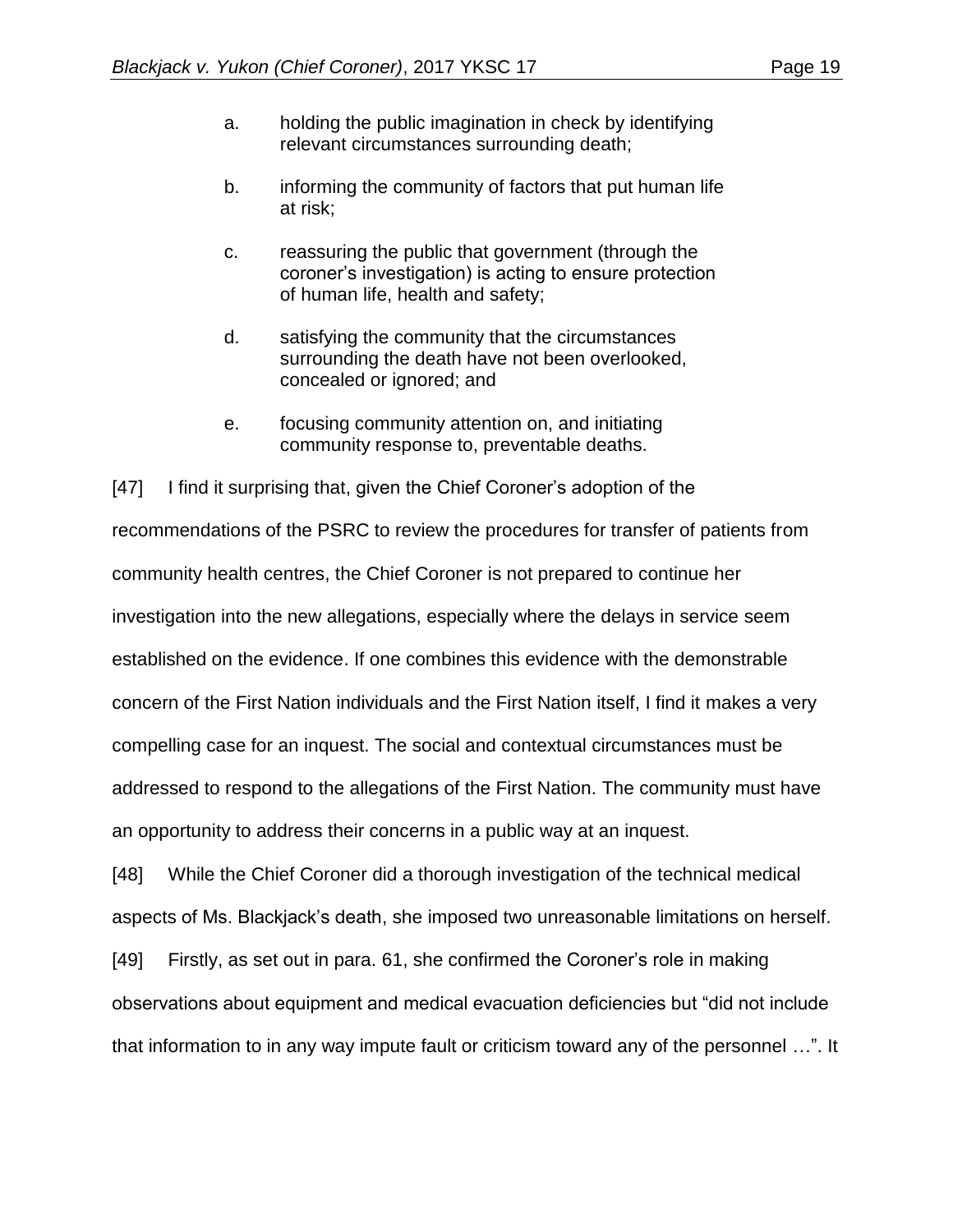is unclear why that narrow view is taken given the statutory direction of ss. 6 and 9 investigate death resulting from:

- a) violence, misadventure or unfair means, or
- b) cause other than disease or sickness as a result of negligence, misconduct or malpractice on the part of others; or
- c) under any circumstances that require investigation.

[50] It is difficult to imagine how the Chief Coroner can fulfill that mandate when she will not impute fault or criticism toward any of the personnel or their practices. While the Chief Coroner is not charged with finding liability or assigning blame, as would be the case in a civil or criminal trial, the *Coroners Act* does not prohibit a coroner from being critical of personnel or the practices of personnel. Indeed, such criticism is in the public interest of saving lives. There may be occasions or circumstances where the actions of lack of action of medical personnel need to be acknowledged and subsequently addressed through training or other means.

[51] Secondly, in paras. 63 and 64, the Chief Coroner deposed that she saw no need to identify Cynthia Blackjack as a citizen of LSCFN. This is the very issue that is raised by her relatives who allege discriminatory treatment.

[52] The Chief Coroner also wrote that she "did not consider Little Salmon Carmacks First Nation to have any formal standing in relation to my investigation". There is nothing in the *Coroners Act* that requires anyone to have "formal standing" to be included in an investigation. In my view, the Chief Coroner has confused participation with the formal standing issue that arises at an inquest. Surely, no one requires standing to be consulted in an investigation. In my view, it is always advisable, in any community that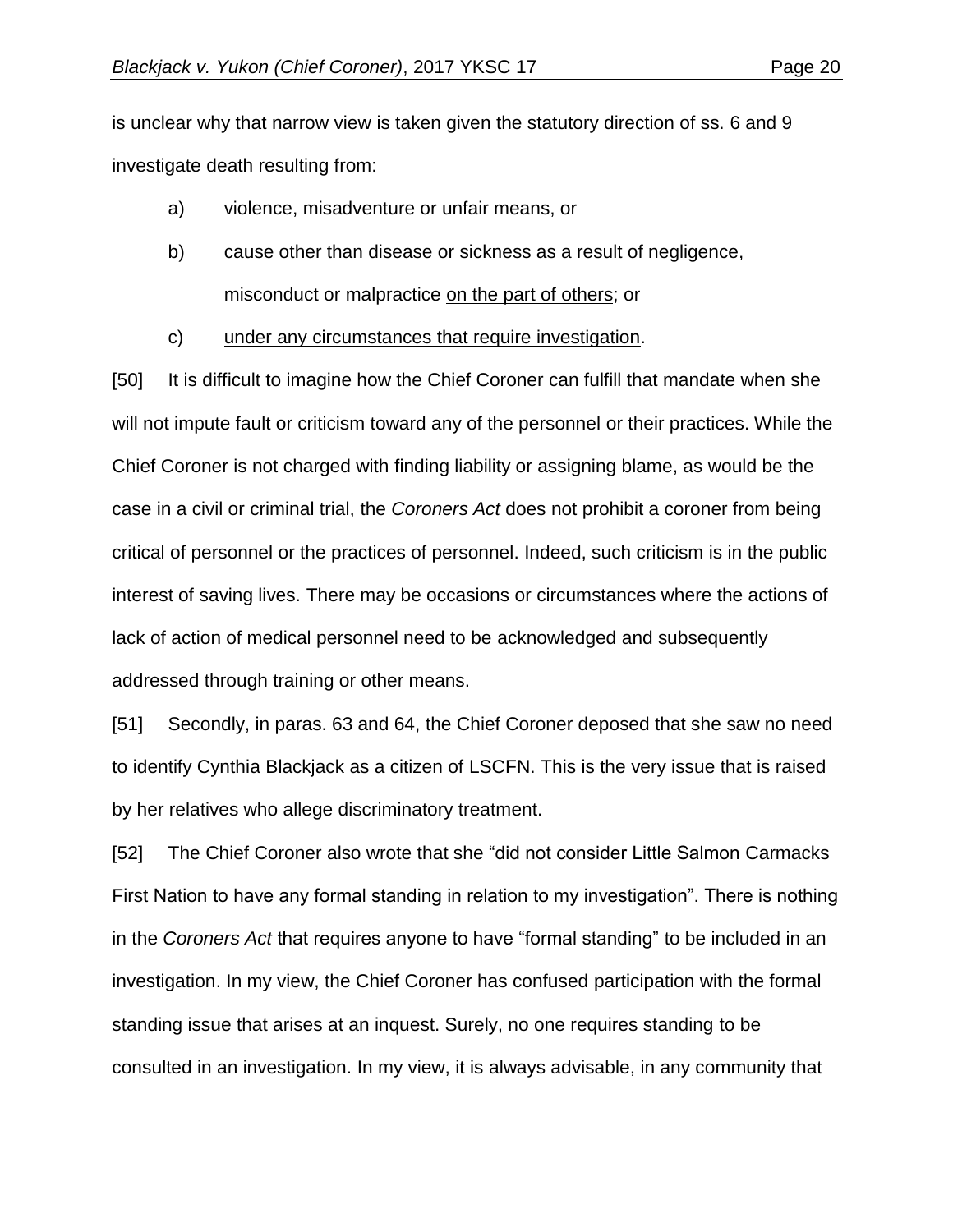provides services to a First Nation, to include the First Nation, the family members of the deceased and the Director of Health and Social Programs in any investigation under the *Coroners Act*.

[53] I conclude, based on the facts and allegations presented, that the holding of an inquest is advisable.

[54] Therefore, I direct that an inquest be held, and that it consider the circumstances surrounding the lack of ambulance services for Ms. Blackjack and the alleged systemic failures of the Carmacks health services to First Nation citizens. I would expect that in order to canvass these issues fully, LSCFN will have standing.

[55] Although the issue was not discussed at the court hearing, there has been a practice of appointing Territorial Court judges to conduct inquests, particularly when a proceeding is considering the possible contributory role of the Chief Coroner's fellow employees at the Government of Yukon. I recommend that a Territorial Court judge be appointed as coroner to conduct this inquest, given the prominent presence of the Department of Health and Social Services in the underlying circumstances.

#### **Issue 2: Does a decision by a judge under s. 10 of the** *Coroners Act* **require a**

#### **judicial review of the Chief Coroner's decision not to hold an inquest?**

[56] Counsel for the Chief Coroner submitted the Chief Coroner decided not only that an inquest was unnecessary under s. 8 of the *Coroners Act,* but also that it was not advisable pursuant to s. 10. Assuming that to be correct, counsel submits that s. 10 gives concurrent jurisdiction to the Chief Coroner and a judge, with the result that the judge must review the decision of the Chief Coroner by way of judicial review rather